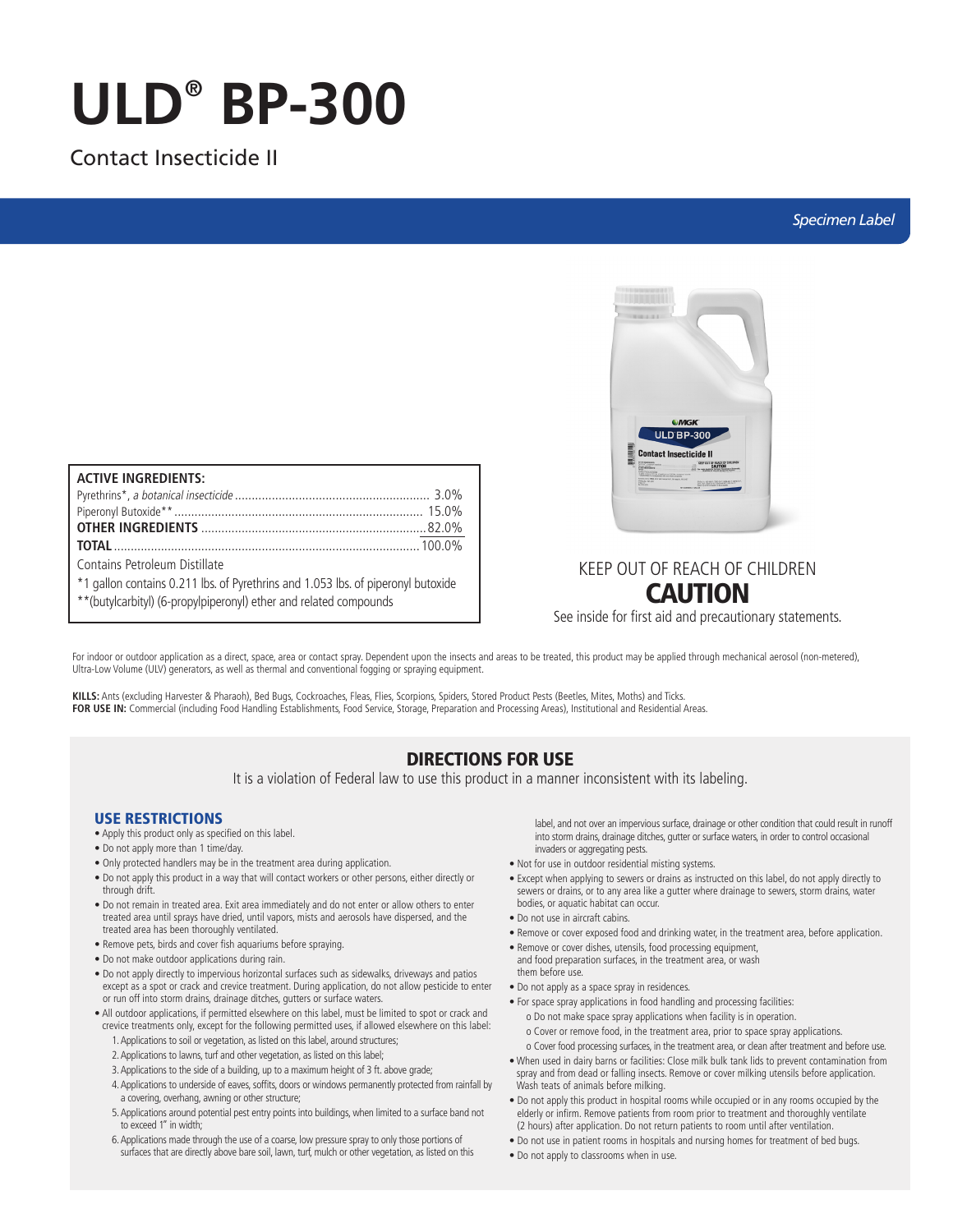## PRODUCT INFORMATION

Note: Some furniture finishes, particularly plastics, can be damaged by petroleum based insecticides. To avoid damage, cover those items and do not spray directly. If in doubt, test by applying this material to an inconspicuous area before spraying.

## USE IN FOOD HANDLING ESTABLISHMENTS

Applications are permitted in food/feed areas of food/feed handling establishments as a contact spray, space spray or crack and crevice treatment, including those operating under the Federal meat, poultry, shell egg grading and egg products inspection programs. Food handling establishments are places other than private residences in which food is held, processed, prepared or served.

## FOOD AREAS

Include areas for receiving, serving, storing (dry, cold, frozen, raw), packing (canning, bottling, wrapping, boxing), preparing (cleaning, slicing, cooking, grinding), edible waste storage and enclosed processing systems (mills, dairies, edible oils, syrups).

## **NON-FOOD AREAS**

Include areas such as garbage rooms, lavatories, floor drains (to sewers), entries and vestibules, offices, locker rooms, machine rooms, boiler rooms, garages, mop closets and storage areas (after canning or bottling).

Apply according to specific directions for pest(s) to be treated under the Indoor Use section below. Do not make space spray applications to food areas when the facility is in operation unless the treatment area is cordoned off, posted and entry prevented. Prior to space spray applications, remove or cover exposed food and drinking water in the treatment area. Remove or cover dishes, utensils, food processing equipment, and food preparation surfaces in the treatment area, or wash them before use.

## INDOOR USE

## SPACE SPRAY - FLYING INSECTS (Flies, Gnats)

Use full strength or dilute as desired using the dilution chart below. Prior to treatment, open cabinets, doors and equipment to be treated; turn off air conditioners and fans, extinguish all flames and close windows in the area to be treated. Apply using a mechanical aerosol generator (no droplets > 50 microns in diameter and 80% < 30 microns). Apply undiluted at a rate of approx. 1 fl. oz./1,000 cu. ft. of room space, or apply diluted at the rate of 1 - 2 fl. oz./1,000 cu. ft. of room space. In commercial operations, subtract the space occupied by stored product or equipment from the cubic footage. Disperse toward areas suspected of harboring the greatest infestations of listed pests. Disperse in all locations (including around equipment, appliances and pallets, if desired) contacting as many insects as possible. Do not remain in treated areas after application. Keep area closed for at least 1 hr. Open and thoroughly ventilate treated areas before reoccupying. Do not apply as a space spray in residences.

## DILUTION

Use a white mineral oil conforming to regulation 21 CFR 178.3620(b) or an odorless light petroleum hydrocarbon conforming to 21 CFR 172.882 or 40 CFR 180.910 (inert ingredients used pre and post-harvest; exemptions from the requirement of a tolerance) and 180.930 (inert ingredients applied to animals; exemptions from the requirement of a tolerance.) Combine oil and concentrate as directed below and mix well just prior to application.

| Pyrethrin %<br><b>Desired</b> | <b>Mixture Rate</b>                | <b>Application</b><br>Rate per<br>1,000 cu. ft. |
|-------------------------------|------------------------------------|-------------------------------------------------|
| 1.00                          | 1 Part Concentrate to 2 parts Oil  | $1 - 2$ fl. oz.                                 |
| 0.50                          | 1 Part Concentrate to 5 parts Oil  | $1 - 2$ fl. oz.                                 |
| 0.30                          | 1 Part Concentrate to 9 parts Oil  | $1 - 2$ fl. $0z$ .                              |
| 0.15                          | 1 Part Concentrate to 19 parts Oil | $1 - 2$ fl. oz.                                 |

## SPACE SPRAY - CRAWLING INSECTS (Ants (excluding Harvester & Pharaoh), Bed Bugs, Beetles, Earwigs, Cockroaches, Silverfish, Spiders)

Use full strength. Prior to treatment, open cabinets, doors and equipment to be treated; turn off air conditioners and fans, extinguish all flames and close windows in the area to be treated. Apply as a space spray using a mechanical aerosol generator (no droplets >50 microns in diameter and 80% <30 microns) at a rate of approx. 1 fl. oz./1,000 cu. ft. of room space. In commercial operations, subtract the space occupied by stored product or equipment from the cubic footage. Disperse toward areas suspected of harboring the greatest infestations of listed pests. Disperse in all locations (including around equipment, appliances and pallets, if desired) contacting as many insects as possible. Do not apply as a space spray in residences.

Do not remain in treated area after application and leave area closed for 1 hr. Ventilate thoroughly before occupants are allowed to reenter.

## DIRECT SPRAY OR VOID TREATMENTS

Use equipment designed for space or mist treatments. Follow the manufacturer's recommendations for proper equipment set up and operation. Place the tip of the applicator at or into the crack or crevice or opening to the void. Apply in short bursts into area being treated. Apply 1 second of product for every 3 cu. ft. of void area. For Direct Spray, apply the product in short bursts into the area where insects are to be contacted, such as corners of the room, behind and under furniture or other equipment. Apply from a distance of 18 - 24" away from the surface and allow the material to drift to area to be treated. The amount of product applied is not to exceed 0.125 fl. oz./2 sq. ft.

#### FOR BED BUGS

Direct application into areas where bed bugs harbor. Do not direct this product at mattresses.

## HANDTANK OR PINSTREAM APPLICATION

Direct application into cracks and crevices in elements of construction, walls, floors, underneath sinks, behind pipes and other places where insects harbor. Spot treatment is also permitted. For spot treatments, use a coarse low-pressure spray. Limit individual spot treatments to an area no larger than 20% of the surface area. Any individual spot treatment shall not exceed 2 sq. ft. Contact as many insects as possible. Ensure product will not stain surface or leave an unacceptable residue prior to application. The amount of product applied is not to exceed 0.125 fl. oz./2 sq. ft.

## OUTDOOR USE

## OUTDOOR GROUND FOGGING APPLICATION USING HANDHELD EQUIPMENT (FLIES, GNATS)

Use in open areas near buildings and in campgrounds. Use preferably at a time when temperature is cool (≤ 75°F) and the wind velocity is approx. ≤ 5 mph. When using ULV equipment, apply at the rate of 4 fl. oz./acre. Allow spray drift to penetrate dense foliage.

## FOR USE ON DOMESTIC ANIMALS/LIVESTOCK

Use to protect beef cattle, dairy cattle and horses from horn flies, house flies and gnats, apply a light mist sufficient to wet the tips of the hair. To kill stable flies on beef cattle, dairy cattle and horses, apply 2 fl. oz./adult animal, sufficient to wet the hair but not to soak the hide. To kill the motile stages of blood sucking lice on beef and dairy cattle, apply the spray to thoroughly wet the hair. Use 2 fl. oz. or less/animal and repeat every 2 to 3 weeks as required, but do not apply more than 1 time/day. **Do not use on dogs and cats.**

#### SPACE TREATMENT OVER ANIMALS IN BARNS AND CORRALS OR IN INDOOR MISTING SYSTEMS USED IN COMMERCIAL BARNS, STABLES AND ANIMAL QUARTERS

Select proper dilution and treat with ULD equipment over animals, or apply through Indoor Misting Systems.

## USE RESTRICTIONS FOR INDOOR MISTING SYSTEMS

- Not for use in outdoor residential misting systems (indoor or outdoor).
- Do not apply this product in barns or stables where animals intended for slaughter or human consumption will be maintained.
- Do not apply when food, feed and/or water is present.
- When using this product, installers and service technicians must comply with the license, certification or registration requirements of the state(s), tribe(s) or local authority(ies) where they are installed.
- When applying via a remote activation device, do not apply when people and pets are present. If possible, when applying via automatic timer, set the timing for application when people and pets are unlikely to be present.
- Direct nozzles to spray towards the target area and away from areas where people are typically present.
- Do not use in evaporative cooling system.
- Do not use in misters located within 3 ft. of air vents, air conditioner units or windows.
- If used in a system with a reservoir tank for the end use dilution, the system reservoir tank must be locked. Securely attach the end use pesticide label and a dilution statement to the system reservoir tank in a weather protected area or plastic sleeve. The dilution statement must be phrased as follows:

"This container holds \_\_ parts ULD BP-300 Contact Insecticide II to\_\_ parts oil."

- If used in a direct injection system, the pesticide container must be locked. Securely attach the end use label to the pesticide container in a weather protected area or plastic sleeve.
- This product must only be used in systems that have been calibrated to apply no more than the maximum application rate of 0.0033 lbs./1,000 cu. ft. (no animals present) (diluted to  $1\% = 6.5$  fl. oz./1,000 cu. ft. = 0.0703 lbs./gal.) or 0.0008 lbs./1,000 cu. ft. (animals present) (diluted to 1% = 0.0005 lbs./fl. oz. = 0.0703 lbs./gal.)

## PRECAUTIONARY STATEMENTS HAZARDS TO HUMANS AND DOMESTIC ANIMALS CAUTION

Causes moderate eye irritation. Do not get in eyes, on skin or clothing. Wear protective eyewear\*. Wash thoroughly with soap and water after handling and before eating, drinking, chewing gum, using tobacco or using the toilet. Remove and wash contaminated clothing before reuse.

\*Protective eyewear includes goggles, face shield and/or safety glasses

### PERSONAL PROTECTIVE EQUIPMENT (PPE)

Mixers, loaders, applicators and other handlers must wear the following: Long-sleeved shirt, long pants, shoes and socks, and chemical-resistant gloves made of barrier laminate, nitrile rubber, neoprene rubber or Viton.

- In addition to the above PPE, applicators using a high-pressure hand wand in an enclosed area must wear at least a NIOSH-approved respirator with: a dust/mist filter with MSHA/NIOSH approval number prefix TC-21C or any R, P, or HE filter.
- In addition to the above PPE, applicators fogging this product (applying as a space spray) in an enclosed area must wear a half-face, full-face, or hood-style NIOSH-approved respirator with: a dust/mist filtering cartridge (MSHA/NIOSH approval number prefix TC-21C), or a canister approved for pesticides (MSHA/NIOSH approval number prefix TC-14G), or a cartridge or canister with any R, P or HF filter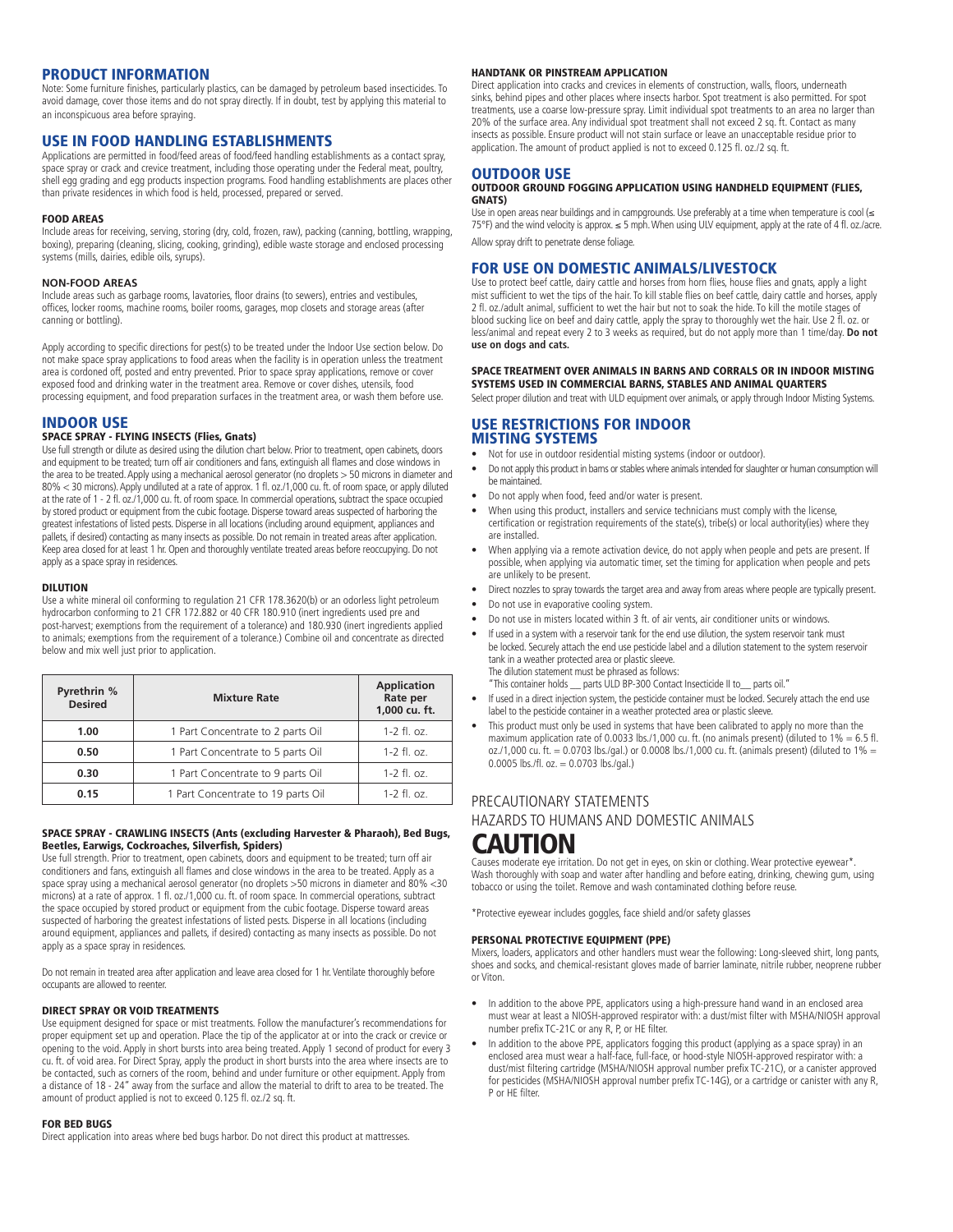#### USER SAFETY REQUIREMENTS

Follow manufacturer's instructions for cleaning/maintaining PPE. If no such instructions for washables exist, use detergent and hot water. Keep and wash PPE separately from other laundry.

Discard clothing and other absorbent material that have been drenched or heavily contaminated with the product's concentrate. Do not reuse them.

## USER SAFETY RECOMMENDATIONS

## **Users should:**

- Wash hands before eating, drinking, chewing gum, using tobacco or using the toilet.
- Remove clothing/PPE immediately if pesticide gets inside. Then wash thoroughly and put on clean clothing.
- Remove PPE immediately after handling this product. As soon as possible, wash thoroughly and change into clean clothing.

#### ENVIRONMENTAL HAZARDS TERRESTRIAL APPLICATIONS

This product is toxic to aquatic organisms, including fish and invertebrates. Drift and runoff may be hazardous to aquatic organisms in water adjacent to treated areas. This product has a potential for runoff for several weeks after application. Poorly draining soils and soils with shallow water tables are more prone to produce runoff that contains this product.

This product is highly toxic to bees exposed to direct treatment on blooming crops or weeds. Do not apply this product or allow it to drift to blooming crops or weeds while bees are actively visiting the treatment area.

To protect the environment, do not allow pesticide to enter or run off into storm drains, drainage ditches, gutters or surface waters. Applying this product in calm weather when rain is not predicted for the next 24 hours will help to ensure that wind or rain does not blow or wash pesticide off the treatment area. Rinsing application equipment over the treated area will help avoid runoff to water bodies or drainage systems.

#### FOR CONTAINERS > 5 GALLONS

Do not discharge effluent containing this product into lakes, streams, ponds, estuaries, oceans or other water unless in accordance with the requirements of the National Pollutant Discharge Elimination System (NPDES) permit and permitting authority has been notified in writing prior to discharge. Do not discharge effluent containing this product to sewer systems without previously notifying the local sewage treatment plant authority. For guidance, contact your state water board or regional office of the EPA.

## PHYSICAL AND CHEMICAL HAZARDS

Do not use or store near heat or open flame. Do not apply this product around electrical equipment due to the possibility of shock hazard.

## FIRST AID IF IN EYES:

- Hold eyes open and rinse slowly and gently with water for 15 to 20 minutes.
- Remove contact lenses, if present, after the first 5 minutes, then continue rinsing eyes.
- Call a poison control center or doctor for treatment advice.

## IF ON SKIN OR CLOTHING:

- Take off contaminated clothing.
- Rinse skin immediately with plenty of water for 15 to 20 minutes.
- Call a poison control center or doctor for treatment advice.

#### IF SWALLOWED:

- Immediately call a poison control center or doctor.
- Do not induce vomiting unless told to do so by a poison control center or doctor.
- Do not give any liquid to the person.
- Do not give anything by mouth to an unconscious person.

**NOTE TO PHYSICIAN:** May pose an aspiration pneumonia hazard. Contains petroleum distillate.

#### HOTLINE NUMBER

Have the product container or label with you when calling a poison control center or doctor, or going for treatment. For additional information on this pesticide product (including health concerns, medical emergencies or pesticide incidents), you may call 1-888-740-8712.

## STORAGE AND DISPOSAL

Do not contaminate water, food, or feed by storage or disposal.

#### PESTICIDE STORAGE:

Store in original container in secured, dry storage area. Do not store above 100°F for extended periods of time. Storage below 32°F may cause freezing. If container is damaged or spill occurs, use product immediately or dispose of product and damaged container as indicated below.

## PESTICIDE DISPOSAL

Wastes resulting from the use of this product may be disposed of on site, or at an approved waste disposal facility.

#### CONTAINER DISPOSAL

Non-refillable container. Empty container by using the product according to the label directions. Do not reuse or refill this container! Triple rinse container (or equivalent) promptly after emptying. Triple rinse as follows:

**(**≤**5 gal)** Empty the remaining contents into application equipment or a mix tank and drain for 10 seconds after the flow begins to drip. Fill the container 1/4 full with water and recap. Shake for 10 seconds. Pour rinsate into application equipment or a mix tank or store rinsate for later use or disposal. Drain for 10 seconds after the flow begins to drip. Repeat this procedure 2 more times.

**(>5 gal)** Empty remaining contents into application equipment or a mix tank. Fill the container 1/4 full with water. Replace and tighten closures. Tip container on its side and roll it back and forth, ensuring at least one complete revolution, for 30 seconds. Stand the container on its end and tip it back and forth several times. Turn the container over onto its other end and tip it back and forth several times. Empty the rinsate into application equipment or a mix tank or store rinsate for later use or disposal. Repeat this procedure 2 more times.

Then offer for recycling, if available, or puncture and dispose of in a sanitary landfill.